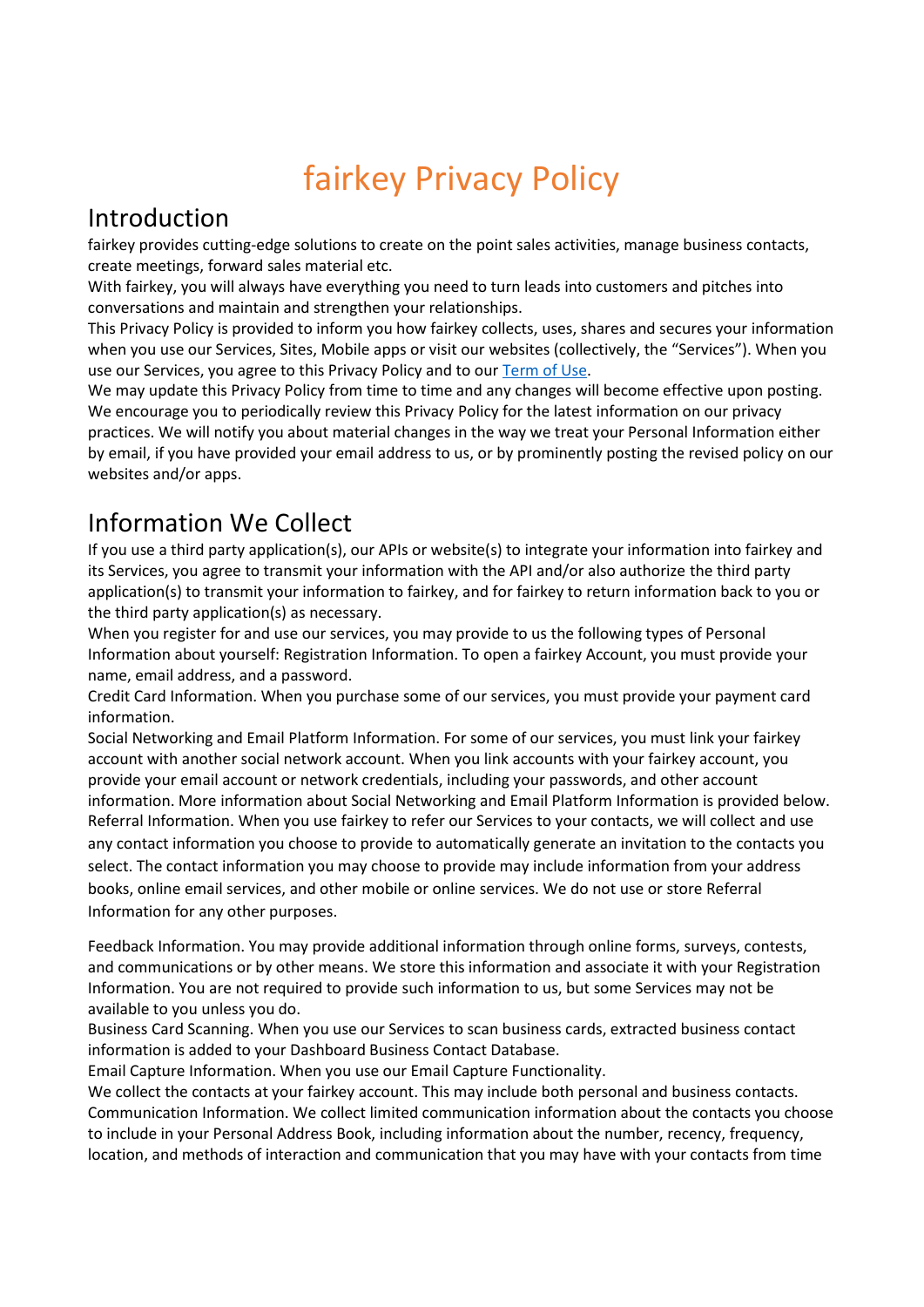to time. Communication information does NOT include the content of your messages or communications, but it does include contact information from your email messages. We treat communication information as Personal Information under this Privacy Policy.

In addition, we may automatically collect information about your use of the Services, including: Information about your smart device, including unique device identifiers, the manufacturer of your device, the phone model, the operating system used, mobile network information, screen usage data, and the version of the Application or Services.

Information about your browser, including log information, Internet protocol ("IP") address, browser type, browser language, referring URL and the date and time of the request, hardware settings, and other system information, such as system activity and crashes.

Screen usage data and other aggregate, or statistical data.

We do not collect any Special Categories of Personal Data about you (this includes details about your race or ethnicity, religious or philosophical beliefs, sex life, sexual orientation, political opinions, trade union membership, information about your health and genetic and biometric data). Nor do we collect any information about criminal convictions and offences.

#### How We Use Your Information

We may use your Personal Information:

- for registration;
- to provide, maintain and improve our Services;
- to contact you as described below;
- to charge your payment card for use of our Services;
- to improve the accuracy of our OCR processing for the individual and collective benefit of our users and the contacts represented; and
- for our own business purposes.
- We may use your Personal Information to contact you:
- regarding the Services;
- in response to your inquiries and requests;
- with alerts or newsletters;
- with updates
- with opportunities to participate in polls, quizzes, and surveys or contest and reward programs

You can opt-out of receiving promotional messages by following the instructions in each communication, by changing your email settings in your Account Settings, or by contacting us through our website: www.fairkey.com

We also may use Personal Information with your consent or as otherwise required by law.

We use the information we automatically collect about your use of the Services to evaluate the performance of the Services, and to generate aggregate statistics for our benefit or for our service providers and trusted partners.

#### When We Share Your Information

We may share your Personal Information:

with our third-party service providers (for example, to help distribute our Services, communicate with you, remove repetitive or duplicate information from our systems, process payments, or provide other operational services);

as part of a change in control or sale of all or part of fairkey or its subsidiaries;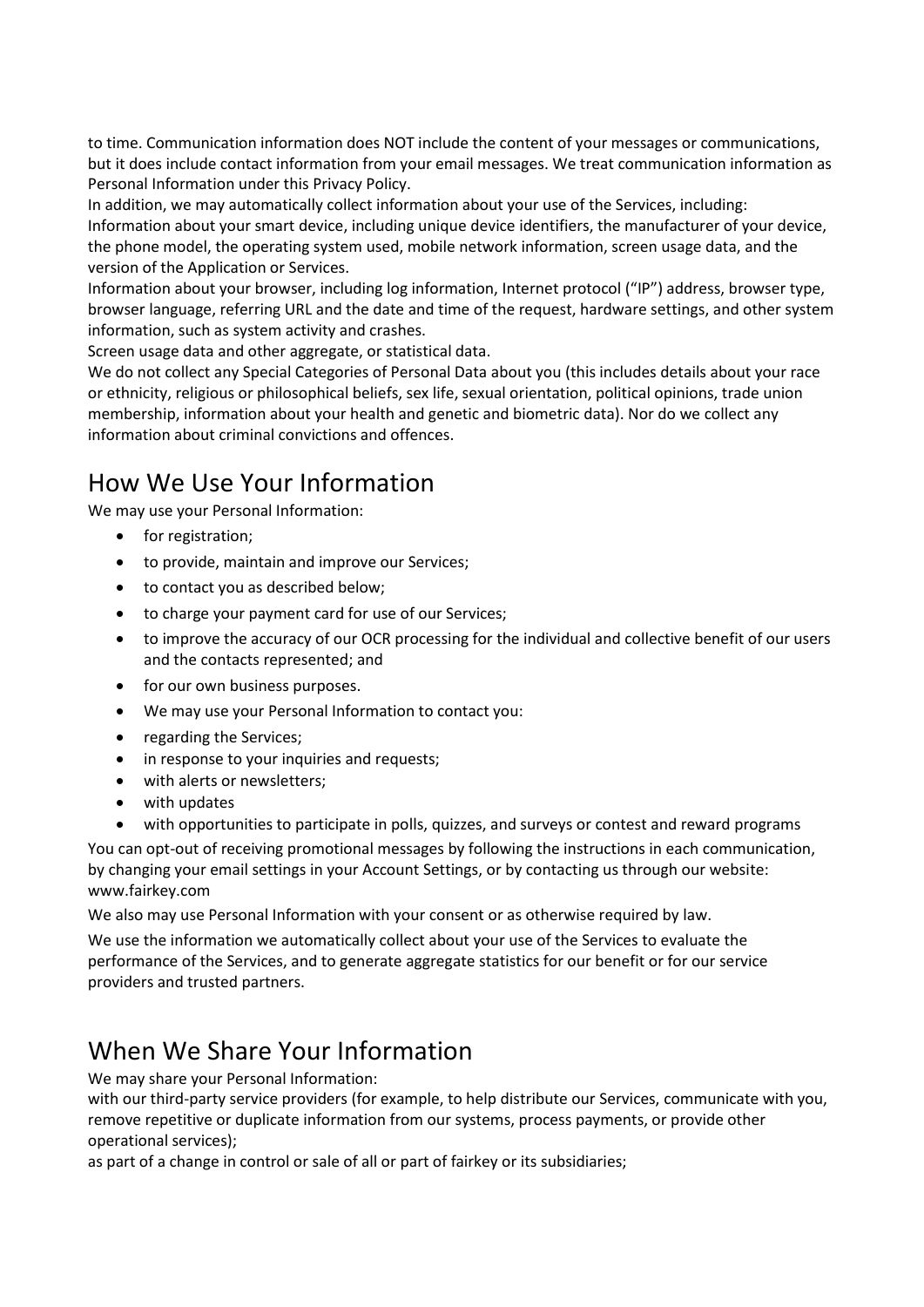to verify or enforce our Terms of Services or other applicable policies and guidelines; or as required by law (for example, in response to valid legal process from a government agency). We may share other information that is not Personal Information for various business reasons and purposes. When we share this information, we ensure that no individual contributing user or visitor is specifically identified or linked to such information.

# How We Use Cookies and Other Technologies

"Cookies" are small files placed on a device when is visits a website to facilitate the use of that website or access online content. When you visit our Services, we may place "cookies" on your computer. We use Cookies for many purposes, including, without limitation, remembering preferences and tracking visits to our pages for purposes of facilitating and maintaining your current user session. We may associate Personal Information with cookies if you have registered for fairkey's Services or if you have provided Personal Information to us.

We may use session and persistent cookies. Session cookies exist only during one session and disappear from your computer when you close your browser software or turn off your computer. Persistent cookies remain on your computer after you close your browser or turn off your computer. Session cookies make it easier to navigate our Website and persistent cookies are used to remember users' information so they do not have to enter it more than once and to improve our Services. Most Web browsers allow you to disable most types of cookies. Please note that if you disable cookies, you may not be able to access some of the functionality offered on our Sites.

A "Web beacon" (also known as clear gifs, pixel tags or Web bugs) is a small and often invisible graphic image or other web programming code embedded in a web page or email. We use Web beacons or similar technologies for a number of purposes, including, without limitation, to count visitors to our Sites, to monitor how users navigate our Services, and to count how many e-mails sent were actually opened. This helps us measure the effectiveness of our content and other offerings. We may associate Personal Information with Web beacon activity of users.

# Third Parties

We use various third parties to help provide the most valuable Services to you as possible. The provisions that follow set out our relationships with the following third parties as they relate to your information: Service Providers

#### App Analytics

Social Networks and E-mail Platforms

In addition, we sometimes provide links to other websites, applications, social media platforms or other similar locations or services operated and controlled by third parties for your convenience and such action does not signify our endorsement of such other locations or services, their contents or practices. Except as set out below, we have no control over, do not review, and cannot be responsible for these outside websites or their content. This Privacy Policy does not apply to third parties. Third parties do not have access to the Personal Information that fairkey stores about you unless you choose to share it with them. Service Providers. Our service providers may include third-party traffic measurement services, and other vendors. We use these third-party service providers:

- to collect and store data regarding use of our website and our Services;
- to serve our advertisements on other websites, within third party applications, and across the Internet;
- to provide us with information regarding the effectiveness of our advertisements; and

to build and maintain user profiles.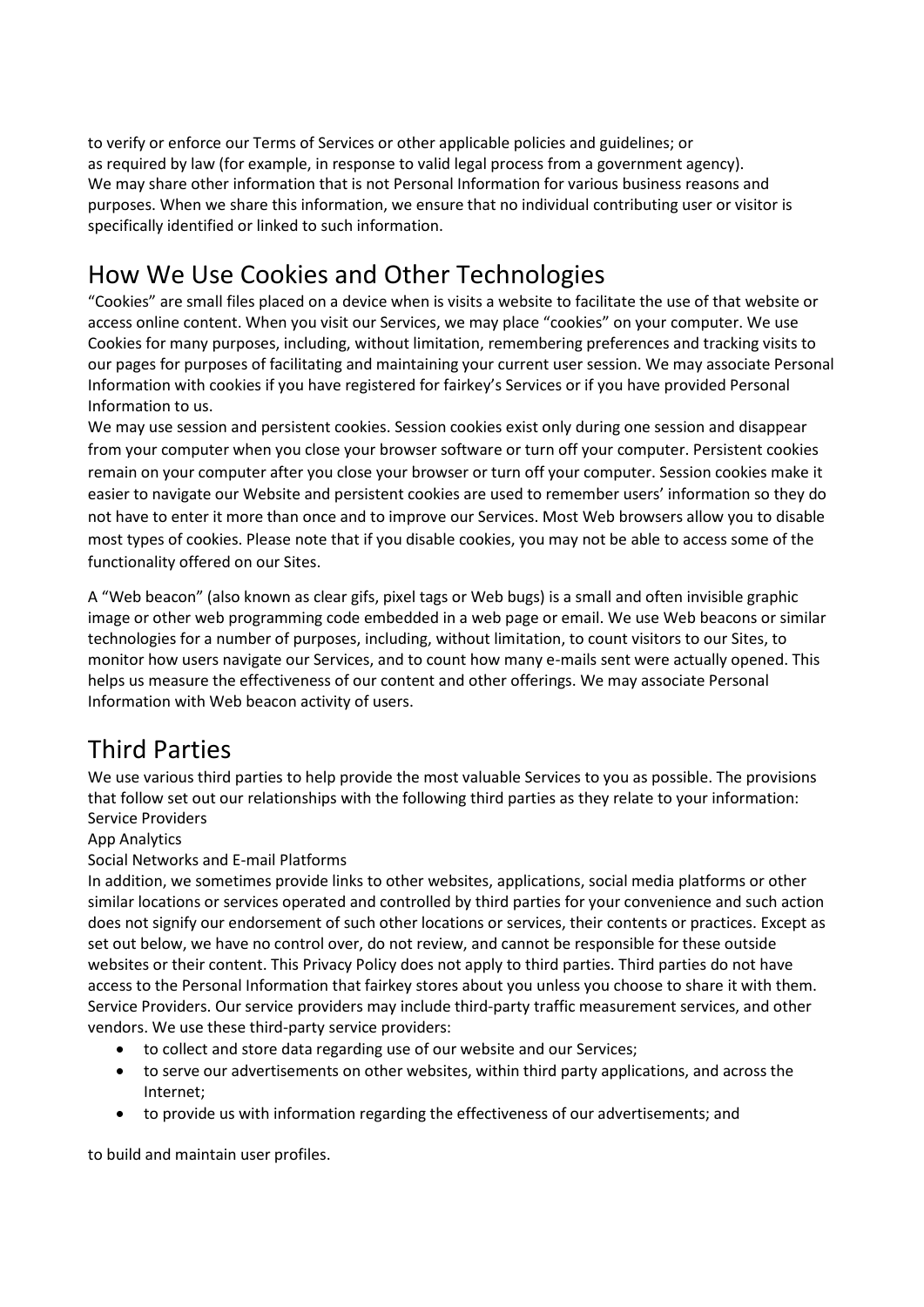• To provide these analytics and advertisement services, our service providers may collect certain information about your visits to our websites and use of our Services. They also may store the information we collect about you.

App Analytics. We currently use third-party analytics services to collect and process information about the use of our mobile applications and Services. We use the collected information to improve our Services, to evaluate your use of our mobile applications, for compiling metrics on activity and for providing other services relating to activity usage. By using our Services, you consent to the collection, processing, and disclosure of the above information by us and our analytics providers as described in this Privacy Policy. These analytics provide insights about our Services, including key metrics that help us manage and improve those Services. Our Analytics partners may collect your information including:

Device and network information, including platform information, a uniquely generated ID, operating system version, IP address, network carrier, and a country code.

Application information, such as which fairkey applications you use, how you use them, and the frequency and duration of usage.

Personal Information that you share with our applications and Services.

Available Personal Information from third parties used for authentication when you login to, or create accounts on, our applications using platforms like LinkedIn, Google, or Microsoft, including your name, email address, location, gender, interests, device, application usage, user ID, and contact information. Device location information if location services are enabled for our applications.

Social Networks and Email Platforms. We offer you the option of linking your social networking (such as LinkedIn) and email accounts with your fairkey Account. Some of our Services require you to link accounts. By creating an account or using our Services and linking to your social networks or your email services, you authorize us to collect, store, and use certain information from those platforms in accordance with this Privacy Policy. We collect only the information that you request those platforms to share with us. You may also choose to grant us additional permissions (or remove permissions) at any time.

These third parties will provide information to us subject to their privacy policies and terms of use. We encourage you to read those policies. We are not responsible for the information practices or terms of other platforms. You can prevent collection of Personal Information from social networks and email platforms by not linking those accounts with our Services.

#### Your Choices

You may choose to unsubscribe from our Services at any time. To request to unsubscribe from our Services, please send a request through the Fairkey Privacy Contact Form. Additional verification information may be required to process your requests. We will respond to your verified requests within thirty (30) days. We will retain information you previously provided.

You also may update your Registration Information through your Account on our Services. You also may stop using our Services by removing our applications from your device. For Services that access or link to any other account you may have (e.g., email or social media accounts), you must deactivate the links between your fairkey account and your other accounts to stop using our Services. Please note that we may retain certain information associated with your account in our archives prior to you unsubscribing. You can prevent collection of Personal Information from third-party email and social networking services (such as LinkedIn, Google, or Microsoft) by not linking your email or social networking accounts with your fairkey account.

In addition to the choices outlined above, you may adjust any settings and permissions on your device(s), browser(s), and social networking and email accounts. Please refer to information from your device manufacturer and other services providers to determine how to make these changes.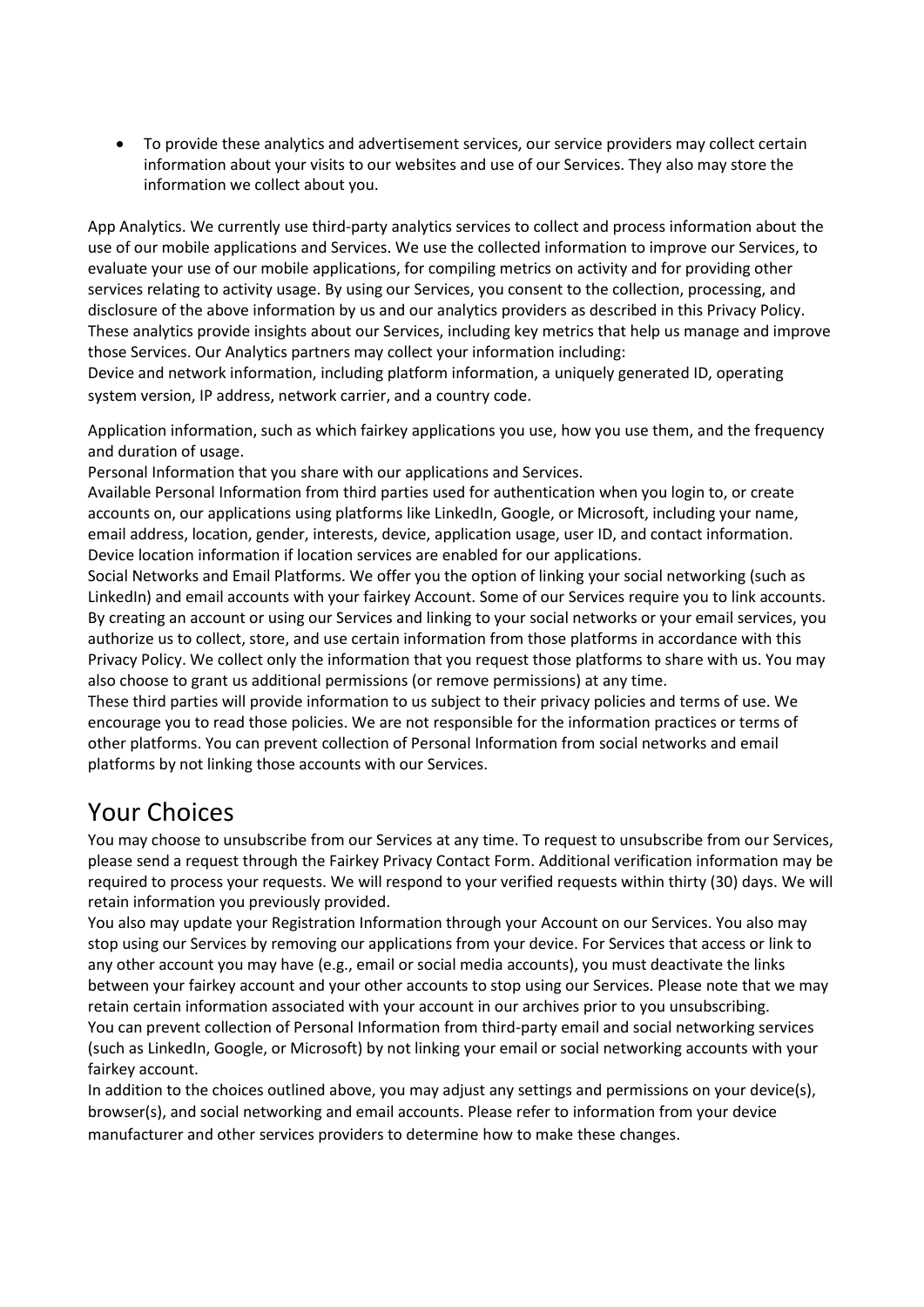# How We Retain Information

We keep your Personal Information for as long as necessary to fulfill the purposes outlined in this Privacy Policy and our Terms of Use. We may retain your Personal Information for a longer period for legal and accounting purposes and where required by law. Unless otherwise required under applicable law, we retain your information as long as that information is useful.

# How We Protect Information

We maintain commercially reasonable security measures to protect the security of your information against unauthorized access and disclosure both online and offline. These measures include the implementation of reasonable technical, physical, and administrative data security safeguards that are consistent with our business operations and industry standards. For example, we use secure socket layer ("SSL") or other encryption technology when transmitting your Personal Information between your system and ours.

We also employ firewalls and intrusion detection systems to help prevent unauthorized persons from gaining access to your information. Access to Personal Information is restricted so that only certain of our employees are granted access to information as appropriate to perform specific jobs and tasks. Some information is also stored in an encrypted form within our own databases. We use appropriate security measures to store payment card information.

While we take reasonable precautions against possible security breaches of our systems, no applications, website, or Internet transmission is completely secure, and we cannot guarantee that unauthorized access, hacking, data loss, or other breaches will never occur. We urge you to take steps to keep your Personal Information safe (including your username and password), and to log out of your account after each use.

# Regarding Children

Our Services are not intended for or directed to children. Children under 18 are not eligible to use our Services. By using the Services, you represent that you are at least 18 years old and understand that you must be at least 18 years old in order to create an account and purchase the Services advertised through our websites and applications. We do not knowingly collect or maintain Personal Information from children under the age of 13. If we learn that we have inadvertently gathered Personal Information from children younger than the age of 13, we will take reasonable measures to delete or destroy such information from our records.

# International Users and Onward Transfer

By using our Services domestic or outside your country you understand that your Personal Information and User Material content may be transferred to and processed in countries where laws regarding processing of Personal Information may be different. We may, based on where you travel or use our services, store, process and/or transfer Personal Information and User Material content to countries outside of your country or region of origin.

By using our Services, or providing us with any information, you fully understand and unambiguously consent to this onward transfer, processing, and storage of your information for our legitimate business purposes as outlined in this Privacy Policy. If you do not agree to our transfer, processing, and storage of your information, you should not use our Services, or provide us with any information.

# **Compliance**

The fairkey servers are based in Europe. The use of the contact information for business purposes is subject to local and federal privacy restrictions, and as a data controller fairkey is compliant with all such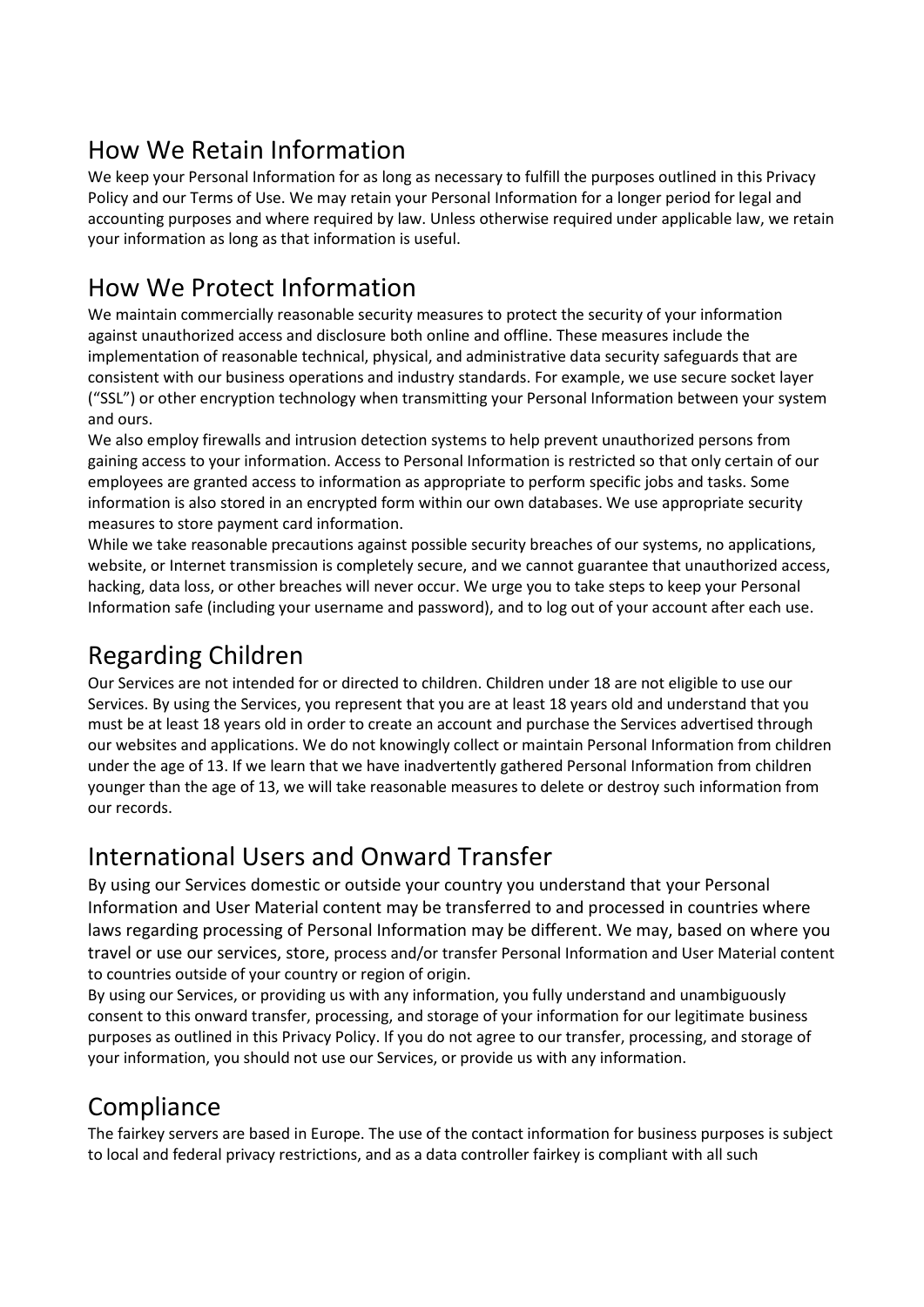regulations, GDPR , CCPA and most prominently CAN-SPAM, which addresses electronic mail standards and opt-out clauses. That compliance does not extend to our clients whether a direct user, channel partner, or distribution partner using APIs, and the onus is on them to ensure they follow any and all applicable privacy standards.

#### Contact Us

If you have questions or concerns regarding this Privacy Policy, you should contact us through the Fairkey Privacy Contact Form.

Fairkey has appointed a lead for data protection (data protection officer) for you to contact should you have any questions regarding our use of personal data[: support@fairkey.com](mailto:support@fairkey.com)

If you have general questions or comments, or would like to learn more about us, please contact us at **https://www.Fairkey.com**, or at our mailing address:

[info@fairkey.com](mailto:info@fairkey.com)

#### Legal grounds for processing your personal data

The GDPR requires us to tell you about the legal ground we are relying on to process any personal data about you. The legal grounds for us processing your personal data for the purposes set out in the "How We Use Your Information" section above will typically be because:

#### **The EU General Data Protection Regulation (GDPR)**

In May 2018, a new data privacy law known as the EU General Data Protection Regulation (or the "GDPR") went into effect. The GDPR requires fairkey to provide more information about the processing of personal data.

fairkey as Data Controller

fairkey, is the controller and responsible for the Services.

#### **You provided your consent.**

it is necessary for our contractual relationship.

the processing is necessary for us to comply with our legal or regulatory obligations; and/or the processing is in our legitimate interest (for example, to protect the security and integrity of our systems and to provide you with customer service, etc.).

When we rely on your consent as a legal basis for processing your personal data (including to disclosing your personal data to third parties), you have the right to withdraw such consent at any time by contacting us at support@Fairkey.com.

Purposes for which we will use your personal data

Note that we may process your personal data for more than one legal basis depending on the specific purpose for which we are using your data. Please contact us at support@Fairkey.com if you need details about the specific legal ground, we are relying on to process your personal data where more than one ground has been set out.

We will only use your personal data for the purposes for which we collected it, unless we reasonably consider that we need to use it for another reason and that reason is compatible with the original purpose. If you wish to get an explanation as to how the processing for the new purpose is compatible with the original purpose, please contact us at support@Fairkey.com. If we need to use your personal data for an unrelated purpose, we will notify you and we will explain the legal basis which allows us to do so.

Please note that we may process your personal data without your knowledge or consent, in compliance with the above rules, where this is required or permitted by law.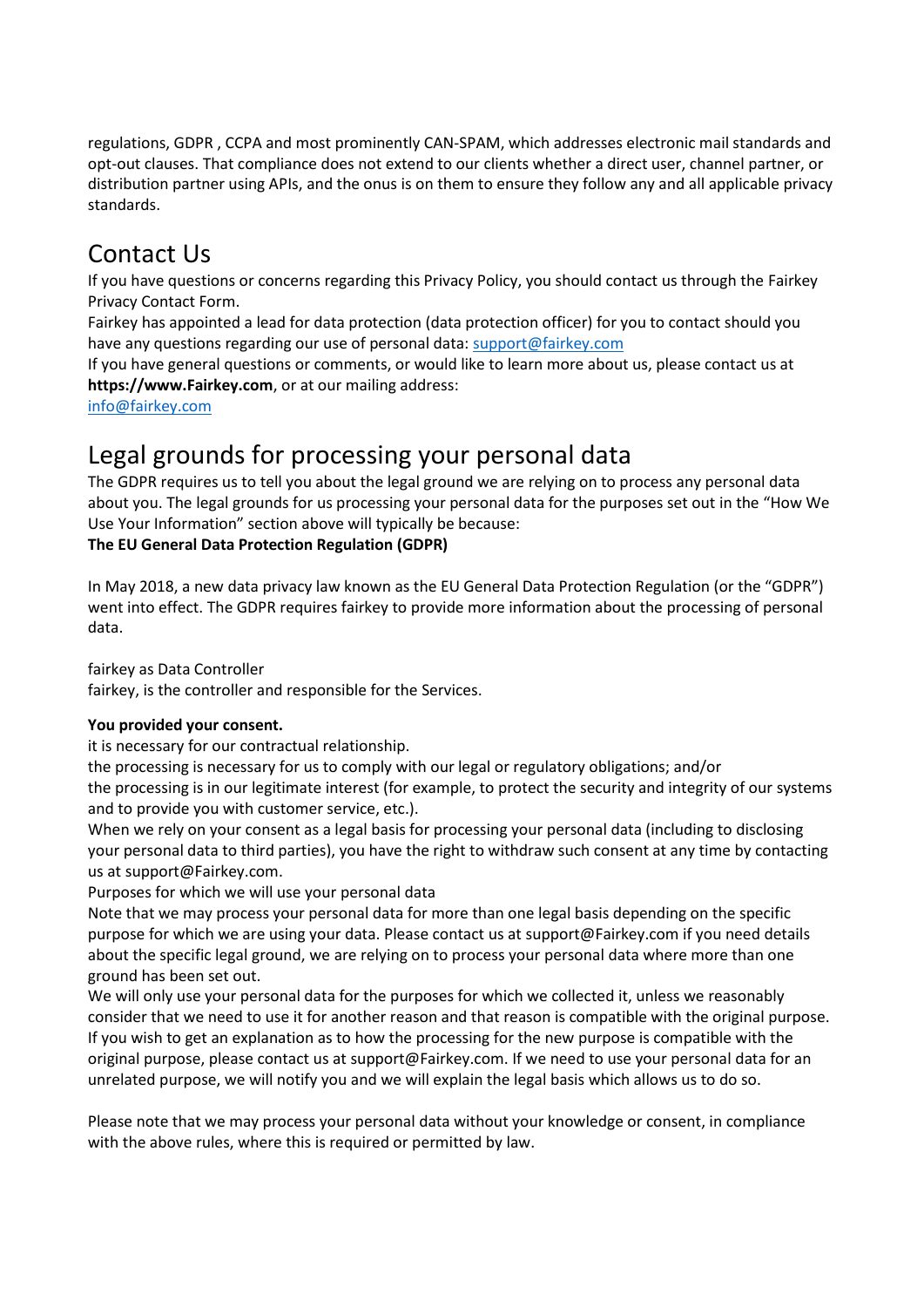**California Civil Code Section 1798.83** permits California residents to request certain information regarding our disclosure of Personal Information to third parties for their direct marketing purposes. To make such a request, please contact us through the Fairkey Privacy Contact Form. Please allow 30 days for us to respond to any such request.

California "Do Not Track" Rights

We do **not** collect Personal Information about a consumer's online activities over time and across thirdparty websites or online services as a Third-Party Ad Server. Therefore, "do not track" signals transmitted from web browsers do not apply to the Sites or our services, and we do not alter any of our data collection and use practices upon receipt of such a signal. Where a user or web browser transmits a "do not track" signal, third parties that place cookies and collect information on the Sites will be able to see that such a signal has been transmitted.

California Consumer Privacy Act

If you are a California resident, California law requires us to provide you with some additional information regarding how we collect, use, and share your "personal information" (as defined in the California Consumer Privacy Act ("CCPA")).

Summary of Personal Information Collected, Disclosed & Sold

Categories of Personal Information Collected: See the "Information We Collect" section above regarding the personal information we collect. Also see the chart above for a list of the categories of personal information we have collected during the past 12 months.

Business Purposes: See the "How We Use Your Information" section above regarding our use of your personal information. In addition, we or our service providers may use your personal information for the following business purposes (as defined in the CCPA):

Our or our service provider's operational purposes;

Auditing consumer interactions on our site (e.g., measuring ad impressions);

Detecting, protecting against, and prosecuting security incidents and malicious, fraudulent or illegal activity;

Bug detection and error reporting;

Providing the Services (e.g., account servicing and maintenance, order processing and fulfillment, customer service, marketing, analytics, and communication about the Services);

Improving our existing Services and developing new services (e.g., by conducting research to develop new products or features) ;

Other uses about which we notify you.

See the "When We Share Your Information" section above regarding when we may share or disclose your personal information. In addition, see the chart above for a list of the categories of personal information we have disclosed in furtherance of a business purpose during the past 12 months.

Third Party Sale of Personal Information: We **DO NOT** sell full or partly of your personal information to third parties (as those terms are defined in the CCPA).

Other Uses: Please note that we do use third-party cookies for our advertising purposes as set forth in the "How We Use Cookies and Other Technologies" section above. We may also use the above categories of personal information for compliance with applicable laws and regulations, and we may combine the information we collect ("aggregate") or remove pieces of information ("de-identify") to limit or prevent identification of any particular user or device.

CCPA Rights

If you are a California resident, you may have certain rights. California law may permit you to request that we:

Provide you the categories of personal information we have collected or disclosed about you in the last twelve months; the categories of sources of such information; the business or commercial purpose for collecting or selling your personal information; and the categories of third parties with whom we shared personal information.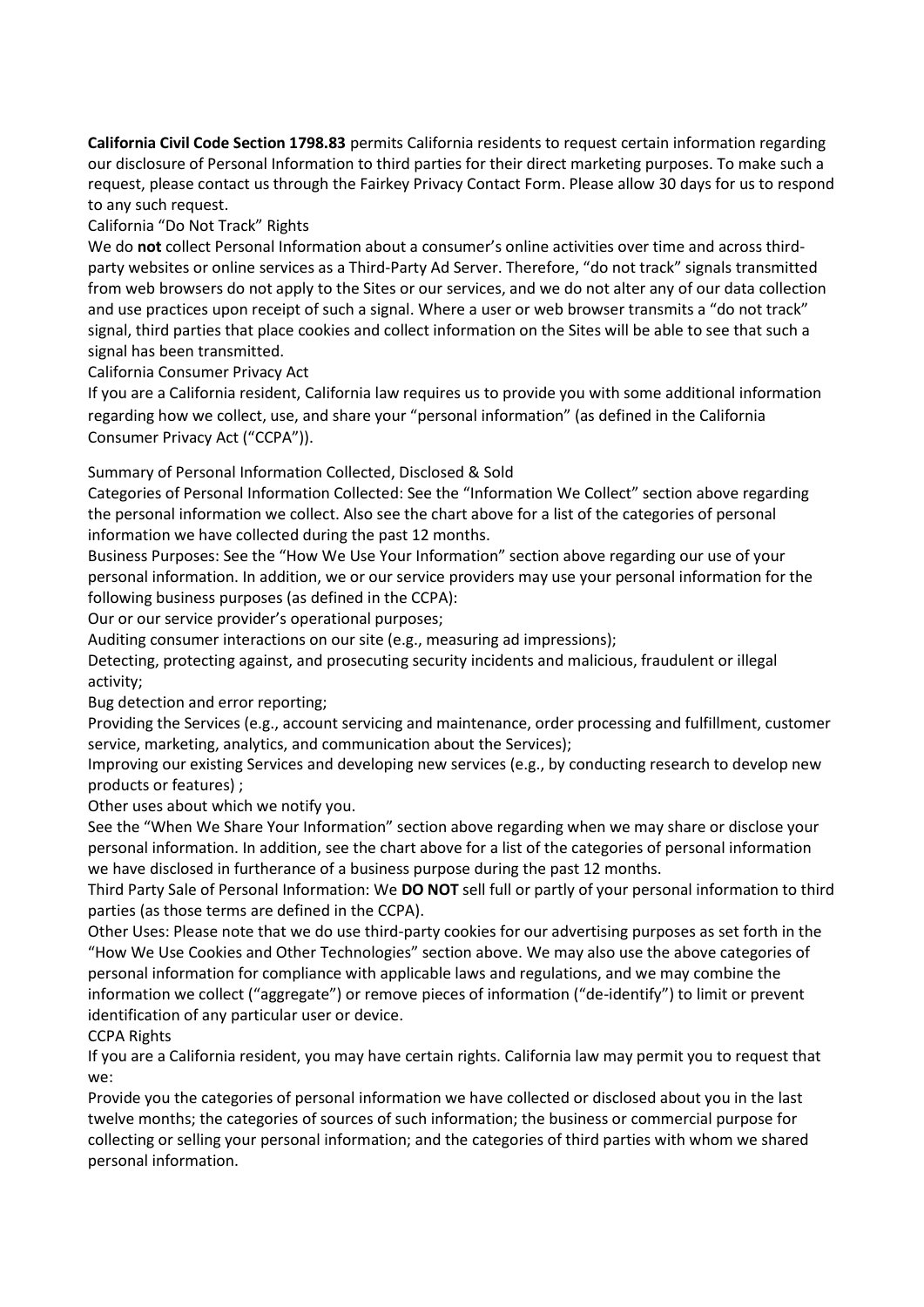Provide access to and/or a copy of certain information we hold about you. Delete certain information we have about you.

You have the right to "opt out" of having your personal information sold to a third party by clicking the "Do Not Sell My Personal Information" link on our homepage or contacting us through the fairkey Privacy Contact Form. You may have the right to receive information about the financial incentives that we offer to you (if any). You also have the right to not be discriminated against (as provided for in applicable law) for exercising certain of your rights. Certain information may be exempt from such requests under applicable law. For example, we need certain types of information so that we can provide the Services to you. If you ask us to delete it, you may no longer be able to access or use the Services. If would like to exercise any of your California consumer rights, please submit a request to support@fairkey.com or contact us through the Fairkey Privacy Contact Form. You will be required to verify your identify before we fulfill your request. To do so, you may need to provide us with certain information, such as your full name and email address. You can also designate an authorized agent to make a request on your behalf. To do so, you must provide us with written authorization for the agent to act on your behalf. You will still need to verify your identity directly with us.

# Disclosures of your personal data

We may have to share your personal data with internal third parties – fairkey affiliates acting as joint controllers or processors and who are based in the EU and US and provide IT and system administration services and undertake leadership reporting and (ii) external third party service providers – service providers acting as processors based in the EU and US who provide IT and system administration services, including without limitation, (i) payment processors, (ii) marketing analytics providers such as Mailgun and MailChimp and (iii) user experience analytics providers such as Customer.

In addition, we may disclose your personal data to third parties to whom we may choose to transfer, or merge parts of our business or our assets. Alternatively, we may seek to acquire other businesses or merge with them. If a change happens to our business, then the new owners may use your personal data in the same way as set out in this privacy notice.

We require all third parties to respect the security of your personal data and to treat it in accordance with the law. We do not allow our third-party service providers to use your personal data for their own purposes and only permit them to process your personal data for specified purposes and in accordance with our instructions.

#### International transfers

When and if we share your personal data with third parties, it may involve transferring your data outside the European Economic Area (EEA). Data protection laws vary among countries, with some providing more protection than others. Regardless of where your information is processed, we apply the same protections described in this policy.

Whenever we transfer your personal data to third parties based outside of the EEA, we ensure a similar degree of protection is afforded to it by ensuring at least one of the following safeguards is implemented:

We will only transfer your personal data to countries that have been deemed to provide an adequate level of protection for personal data by the European Commission. For further details, see European Commission: Adequacy of the protection of personal data in non-EU countries.

Where we use certain service providers, we may use specific contracts approved by the European Commission which give personal data the same protection it has in Europe. For further details, see European Commission: Model contracts for the transfer of personal data to third countries.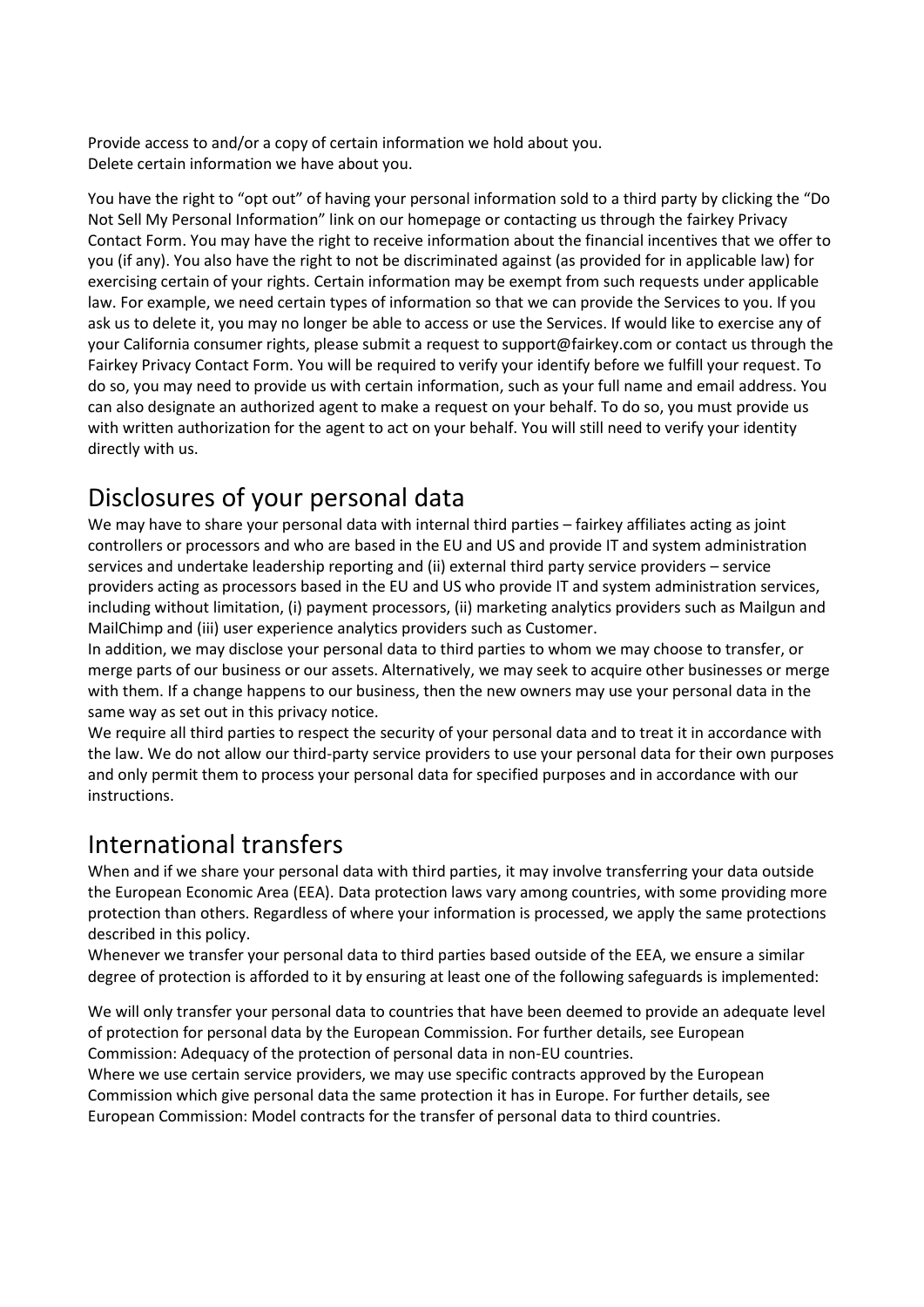Where we use providers based in the US, we may transfer data to them if they are part of the Privacy Shield which requires them to provide similar protection to personal data shared between the Europe and the US. For further details, see European Commission: EU-US Privacy Shield.

Please contact us at support@fairkey.com if you want further information on the specific mechanism used by us when transferring your personal data out of the EEA.

#### Data security

We have put in place appropriate security measures to prevent your personal data from being accidentally lost, used or accessed in an unauthorized way, altered or disclosed. In addition, unless you consent otherwise, we limit access to your personal data to those employees, contractors and other third parties who have a business need to know. They will only process your personal data on our instructions, and they are subject to a duty of confidentiality.

We have put in place procedures to deal with any suspected personal data breach and will notify you and any applicable regulator of a breach where we are legally required to do so.

#### Data retention

See the "How We Retain Information" section above. You can ask us to delete your data. In some circumstances we may anonymize your personal data (so that it can no longer be associated with you) for research or statistical purposes in which case we may use this information indefinitely without further notice to you.

# Your legal rights

Under certain circumstances, you have rights under data protection laws in relation to your personal data. You have the right to:

Request access to your personal data (commonly known as a "data subject access request"). This enables you to receive a copy of the personal data we hold about you and to check that we are lawfully processing it.

Request correction of the personal data that we hold about you. This enables you to have any incomplete or inaccurate data we hold about you corrected, though we may need to verify the accuracy of the new data you provide to us.

Request erasure of your personal data. This enables you to ask us to delete or remove personal data where there is no good reason for us continuing to process it. You also have the right to ask us to delete or remove your personal data where you have successfully exercised your right to object to processing (see below), where we may have processed your information unlawfully or where we are required to erase your personal data to comply with local law. Note, however, that we may not always be able to comply with your request of erasure for specific legal reasons which will be notified to you, if applicable, at the time of your request.

Request restriction of processing of your personal data. This enables you to ask us to suspend the processing of your personal data in the following scenarios: (a) if you want us to establish the data's accuracy; (b) where our use of the data is unlawful but you do not want us to erase it; (c) where you need us to hold the data even if we no longer require it as you need it to establish, exercise or defend legal claims; or (d) you have objected to our use of your data but we need to verify whether we have overriding legitimate grounds to use it.

Request the transfer of your personal data to you or to a third party. We will provide to you, or a third party you have chosen, your personal data in a structured, commonly used, machine-readable format. Note that this right only applies to automated information which you initially provided consent for us to use or where we used the information to perform a contract with you.